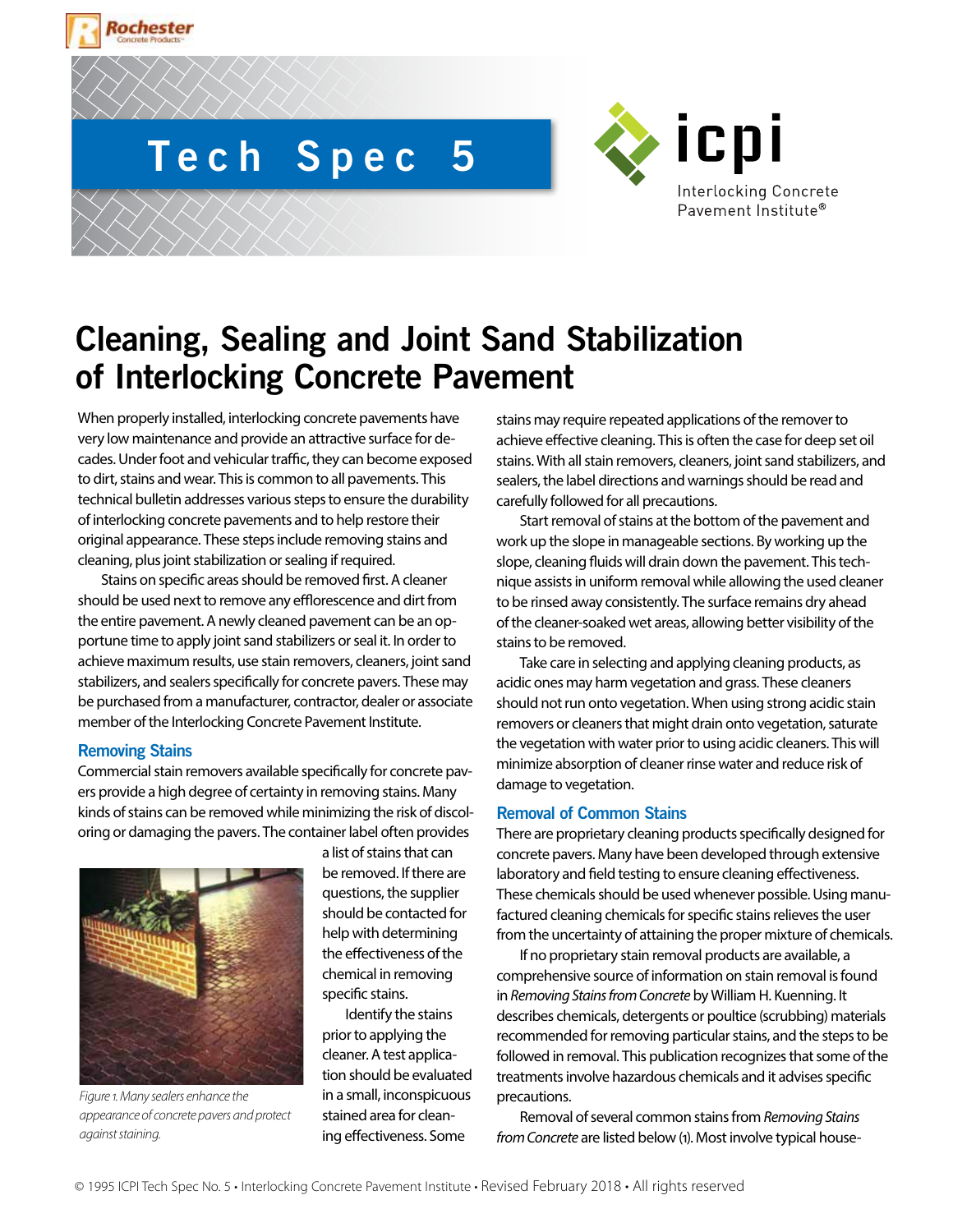hold chemicals. Searching the internet using the key phrases mentioned below can provide additional information. The ICPI disclaims any and all responsibility for the application of the information. The user is advised to use cleaners specifically made to remove stains that commonly occur on concrete pavers. They will likely be more effective.

*Asphalt and emulsified asphalt*—Chill with ice (if warm outside), scrape away and scrub the surface with scouring or abrasive powder. Rinse thoroughly with water.

*Cutback asphalt and roofing tar*—Use a poultice made with talc or diatomaceous earth. Mix with kerosene, scrub, let dry and brush off. Repeat as needed.

*Blood, candy, ketchup, mustard, grease drippings from food*—For stubborn stains, apply liquid detergent full strength and allow it to penetrate for 20 to 30 minutes. Scrub and rinse with hot water. Removal is easier if these stains are treated immediately.

*Caulking*—Scrape off excess and scrub with a poultice of denatured alcohol. Rinse with hot water and detergent. Acrylic latex caulk—follow guidelines for removal of latex paint.

*Chewing gum*—Same as caulking, or scrub with naphtha.

*Clay soil*—Scrape off dry material, scrub and rinse with hot water and strong detergent.

*Creosote*—Apply a poultice with paint thinner and talc. Scrub and allow to dry. Scrape off, scrub with scouring powder and rinse with water.

*Leaf, wood rot, or tobacco stains*—apply household bleach and scrub with a stiff bristled brush.

*Mortar*—Let harden and carefully remove hardened spots with a trowel, putty knife or chisel.

*Smoke*—Scrub with a poultice of talc with bleach diluted 1:5 with water. Rinse with water.

*Oil or grease that has penetrated*—Mop up any excess oil with rags. Cover the area with oil absorbent (kitty litter). Talc, fuller's earth, diatomaceous earth can be used. Leave it on the stain for a day then sweep up.

*Paint*—Fresh paint should be mopped up immediately with rags or paper towels by blotting. Do not wipe as this will spread the paint and extend the job of removal. If the paint is latex and water based, soak and then scrub the area with hot water, scouring powder and a stiff brush until no more improvement is seen. Let the remaining paint dry and remove as described below.

*Dried paint*—Scrape any excess oil based paint, varnish or water based latex paint off the surface. Apply a commercial paint remover and let it sit for 20 to 30 minutes. Loosen with gentle scrubbing. Do not rub the loosened paint into the surface of the paver. Instead, blot up the loosened paint and thinner. Repeat as necessary.

*Tire skid marks*—Scrub black area with water, detergent and scouring powder.

In the case of small stained areas, removal and replacement with new pavers may be an option.

# **Overall Cleaning**

Overall cleaning of the pavement can start after stains are removed. In preparation for cleaning, low tree branches, shrubs

and vegetation adjacent to the pavement should be tied back or covered to protect from overspray of cleaning solutions or sealers. The area should be inspected for any cracked or broken units. These should be replaced. Badly stained units can be replaced, but it is usually easier to clean stains and less costly than replacing the pavers.

When pavers have stains too difficult to remove, replace them with the same type of units. Refer to *ICPI Tech Spec 6, Reinstatement of Interlocking Concrete Pavements*, for a full description on replacing pavers. If pavers must be replaced, there may be a difference in color from the surrounding pavers. This variation should eventually disappear. If color variation is unacceptable, controlled use of proprietary cleaners designed to improve the color of concrete pavers can minimize variation.

Removal of accumulated dirt and efflorescence is the objective of cleaning. It is essential in preparing the pavers for sealing as well. Many cleaners effective in removing dirt and efflorescence are a mix of detergent and acid. Cleaners with strong acids will change the color of the pavers slightly. The degree of change can be controlled by the type of acid in the cleaner, its concentration and the length of time on the pavers. Proprietary cleaners will give specific instructions on their application. These directions should be followed. In order to achieve proper results, cleaners should be tried on a small area to test results and any color changes. The concentration and time on the pavement can be adjusted accordingly. Protective clothing and goggles should always be worn when using acidic solutions.

Anticipate where the cleaning fluids will drain, i.e, across the pavement and not onto grass or vegetation. Sediment or cleaners allowed to pond in low spots may stain the pavers. If unsure of the runoff direction, test drainage with ordinary water first to identify any trouble spots. Be sure to rinse these areas thoroughly. Turn off all automatic sprinkler systems during cleaning, sealing and drying.

#### **Professional Cleaning Methods**

For most jobs, cleaning should be handled by a professional company experienced in the use of cleaners and spray equipment. Professionals typically use a pressure washer and an applicator to apply efflorescence cleaner (when needed). The various methods for applying joint sand stabilizers and sealers are covered later.

A high pressure sprayer applies cleaner and water between 1,000 and 4,000 psi (6.9 and 27.6 MPa), and at a rate between 2 and 6 gallons/minute (7.6 and 22.7 liters/minute). See Figure 2. The rate of flow is adjusted to ensure sufficient rinsing. The pressure loosens dirt and pushes water from the surface without the need for scrub brushes. The nozzle type and its distance from the paver surface influences the effectiveness of the cleaning as well. A nozzle that creates a wide spray enables a large area to be covered efficiently and prevents sand from being washed from the joints. A low angle of attack from a wide nozzle spray will also reduce the risk of dislodging joint sand.

Cleaners to remove efflorescence are applied with a low pressure pump spray 30 to 100 psi (0.2 to 0.7 MPa). A shower type spray nozzle will help ensure even distribution of the cleaner. Cleaning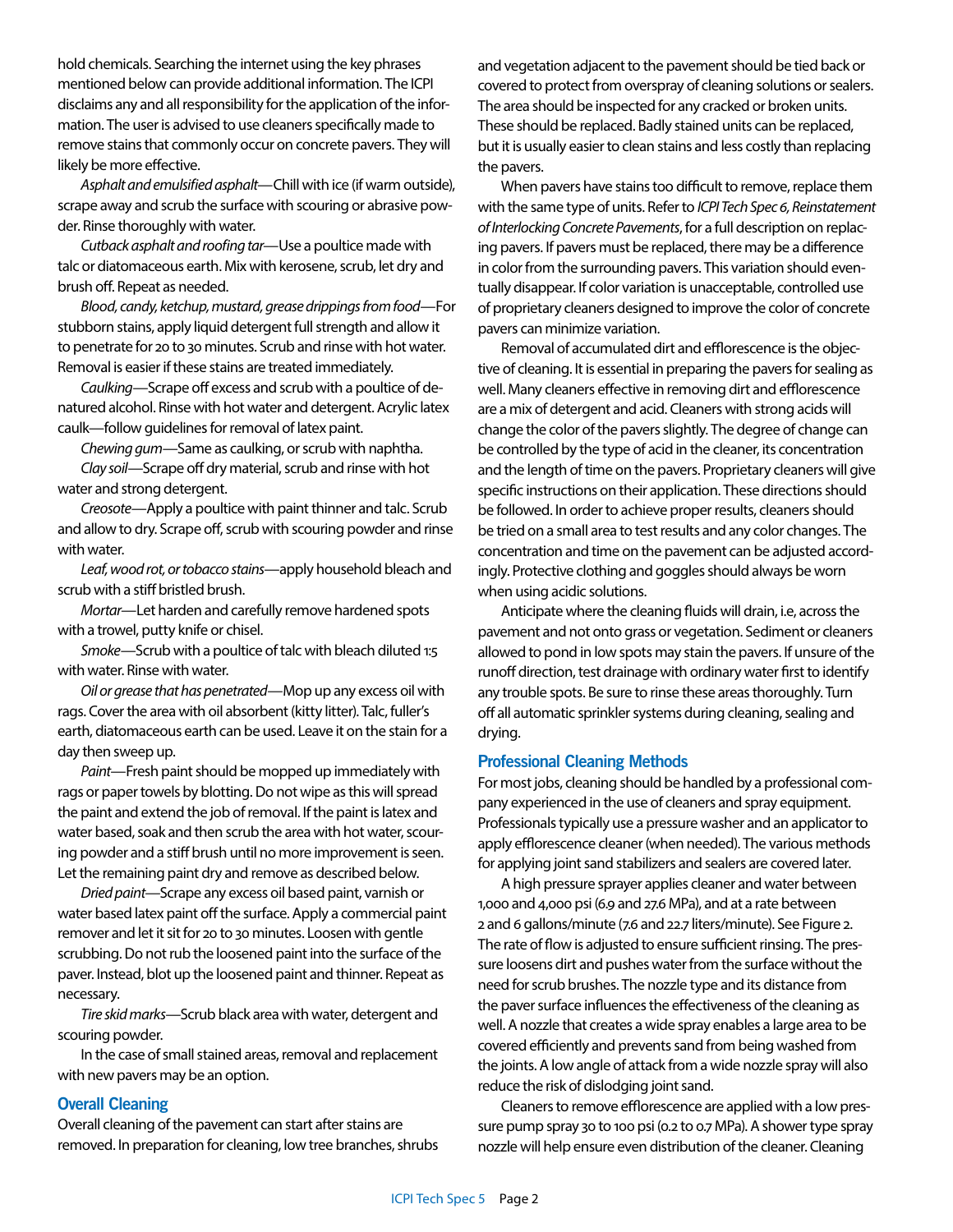chemicals are applied, allowed to sit an appropriate time, then rinsed away with a high pressure sprayer. The final rinse should be water only. A large amount of water is more important to rinsing than high pressure.

For small areas, an adequate cleaning job can be achieved without this equipment. Such areas include residential patios, walks, or small driveways. Cleaners can be applied by hand, the pavers scrubbed to remove dirt and efflorescence, then thoroughly rinsed with water from a garden hose. Scrub brushes with steel bristles are not recommended. They will loosen from the brush, rust, and leave stains. Brass or plastic bristles are acceptable. This method of cleaning is for do-it-yourselfers who wish to refurbish a small area of pavers.

The additional time required to clean and seal pavers without the help of a professional should be weighed against investing in a competent company to do the job. Professionals have the equipment and experience with the various chemicals. They can achieve the highest level of results in the least amount of time.

#### **Efflorescence and Its Removal**

Efflorescence is a whitish powder-like deposit which can appear on concrete products. When cement hydrates (hardens after adding water), a significant amount of calcium hydroxide is formed. The calcium hydroxide is soluble in water and migrates by capillary action to the surface of the concrete. A reaction occurs between the calcium hydroxide and carbon dioxide (from the air) to form calcium carbonate, then called efflorescence.

Efflorescence does not affect the structural performance or durability of concrete pavers. The reaction that takes place is the formation of water soluble calcium bicarbonate from calcium carbonate, carbon dioxide and water. It may appear immediately or within months following installation. Efflorescence may reach its peak in as short as 60 days after installation. It may remain for months and some of it may wear away. If installation takes place during dry period of the year, the next cycle of wet weather may sometimes be necessary for efflorescence to materialize.

If there is a need to remove deposits before they wear away, best results can be obtained by using a proprietary efflorescence remover. The acid in proprietary cleaning chemicals is buffered and blended with other chemicals to provide effective cleaning without damage to the paver surface. Always refer to the paver



*Figure 2. Pressurized cleaning equipment used by professional cleaning and sealing companies can bring out the best appearance from pavers.*

supplier or chemical company supplying the chemicals for recommendations on proper dilution and application of chemicals for removal of efflorescence. They are generally applied in sections beginning at the top of slope of the pavement. If the area is large, a sprayer is an efficient means to apply the cleaner. The

chemicals are scrubbed on the surface, then rinsed away. Results can be verified after letting the area dry for at least 24 hours. In most instances one application is sufficient. However, in severe instances of efflorescence, a second application may be necessary. Contact the manufacturer of the cleaning product to determine if a second application will not discolor the pavers or expose some aggregates. Note: Protective clothing, chemical resistant rubber boots and gloves, and eye goggles should be worn when applying acid or alkalies.

# **Joint Sand Stabilizers And Sealers**

Stabilizer and sealers are two distinct products sometimes with overlapping functions. Joint sand stabilizers help secure sand in the joint after it has been installed. Their primary function reduces the risk of removal of joint sand from flowing water, wind, aggressive cleaning, tire action and intrusion of organic matter, seeds and insects.

Joint sand stabilizers come in liquid and dry applied forms. Some liquid stabilizers are made of the same materials as sealers, but with a higher solids content with additional wetting agents. When applied to the paver surface and joints, stabilizers can make the surface easier to clean and prevent staining in a manner similar to sealers. Depending on the chemical contents, liquid stabilizers may or may not change the appearance of the paver surface.

All surface sealers are applied as liquids. Their primary function is providing additional protection to concrete paver surfaces. Such chemicals can be similar to products used to seal cast-inplace concrete slabs. Sealers are applied to the entire surface of an installation to add further protection from stains, oils, dirt, or water. Occasionally, sealers are applied to pavers during manufacturing. Whether applied in a factory or on a site, most sealers change the appearance of the paver surface by darkening it and enhancing the surface color. Since liquid sealers penetrate the joint sand to some extent during application, they secondarily provide some stabilization.

# **Joint Sand Stabilizers**

Liquid and dry applied stabilizers provide initial protection against joint sand loss. They accelerate joint sealing that can normally occur from a combination of atmospheric dust deposits, dirt and sediment that finds its way to the pavement, and contributions from passing tires. Stain removal, efflorescence removal, and overall surface cleaning should precede application of liquid stabilizers in new construction. None of these preparatory treatments are needed prior to the application of a dry applied stabilizer. It is applied first with the joint sand to complete the paver surface and begin interlock. Stain and efflorescence removal, cleaning and sealing can be done subsequently.

Given the wide range of joint sand stabilizers and proprietary formulations, it is best to consult with the manufacture to determine expected lifespan and/or reapplication rates.

Joint sand stabilization is generally optional and not required for many interlocking concrete pavements. Sand in joints will likely stabilize over time without additional treatment as a result of silts or other fines working their way into spaces between the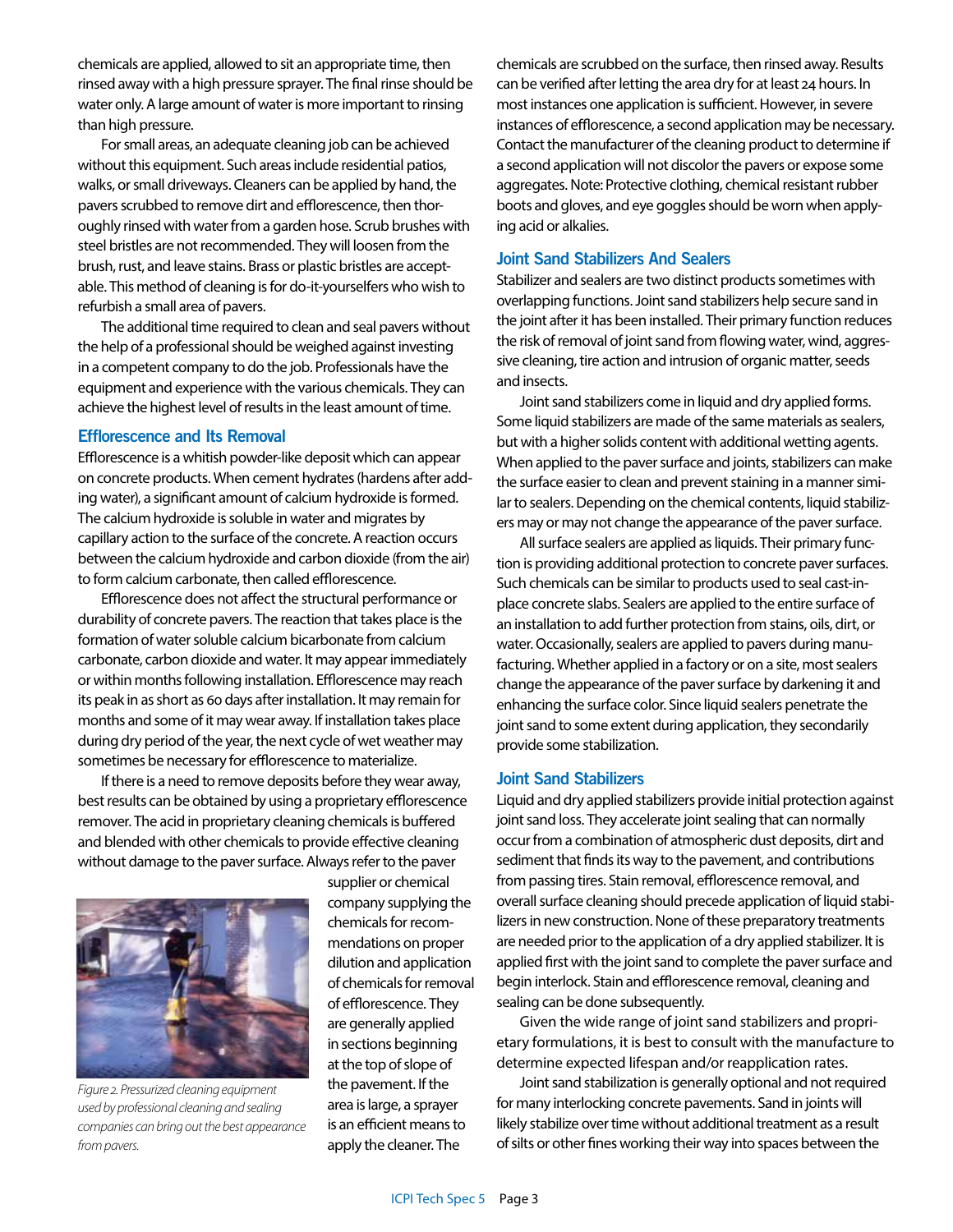

*Figure 3. This liquid joint sand stabilizer is applied with a low-pressure sprayer and squeegeed across the surface after allowing some time for soaking into the joints. This helps maintain slip and skid resistance of the paver surface.*



*Figure 4. Liquid joint sand stabilizers can deepen the surface color slightly and they provide some surface sealing as well. Tumbled pavers shown here have wider joints than other shapes. These type of pavers can require stabilization of the joint sand.*



*Figure 5. Joint sand can be pre-mixed and delivered to the site (typically in bags), or mixed with stabilizer at the site, then swept into the joints, compacted for consolidation in them to create interlock, and wetted to activate the stabilizer.*

sand particles. The rate of stabilization depends on the amount and sources of traffic, plus sources of fines that work their way into the joints from traffic over time.

There are some applications where early stabilization of the joints is important to maintaining functional performance of the paver surface. For example, stabilization is recommended on high slope applications over 7% and on applications where the slope is less than 1.5%. Applications on high slopes will help prevent washout of joint sand. Stabilizers in very low slope or flat areas can help reduce infiltration of standing water.

Stabilization benefits pavements subject to aggressive, regular cleaning. Examples might include amusement parks and restaurant exteriors. Pavements that see regular, heavy rainfall can benefit from stabilization of the joint sand. Surfaces that experience concentrated water flow such as gutters receiving sheet flow from large areas or at the drip lines under the eaves of buildings will better resist erosion of joint sand if stabilized.

Stabilizers have been effective in securing joint sand in places subject to high winds such as in desert climates. They can prevent joint sand displacement from high-speed tire traffic. Like sealers, joint and stabilization materials reduce the potential for weeds and insects in the joints. In residential applications stabilization



*Figure 6. Whether using liquid or dry joint stabilization materials, the surface of the pavers should be cleaned with a blower or broom after the joint sand is compacted into the joints.* 



*Figure 7. Dry-applied joint sand with a stabilizer is wetted in order to activate it and stiffen the sand. Once the joints dry, they are stabilized.*

at downspouts and under eaves helps keep joint sand in place. Tumbled pavers (cobble stone-like units) and circular patterns have wider joints than other paver shapes. Tumbled pavers may require stabilized joint sand between them if they have slightly irregular sides and wide joints.

Studies on the permeability of the surface of interlocking concrete pavements have indicated ranges between 10% and 20% perviousness (2). The rate of permeability depends on several factors. They include the fineness of the joint sand (percent of material passing the No. 200 or 0.075 mm sieve), the joint widths, slope, consolidation of the sand plus the age of the installation. Newly placed pavers have higher permeability (as much as 25%) than installations trafficked for several years. Sealers and joint sand stabilizers can contribute to long-term performance by reducing infiltration of water to the bedding sand and base.

#### **Liquid Penetrating Stabilizers**

These are water or solvent-based with the primary resin or bonding agent being an acrylic, epoxy, modified acrylic, or other polymers as solids (by volume) typically 18% to 28%. Solvent or water carries the solids into the joint sand. They will evaporate and leave the solids behind as the binding agent. Modifiers such as epoxy resins may also add to the ability of the product to create a solid matrix in the joint sand. When initially applied, liquid stabilization materials should be allowed to penetrate at least 3/4 inch (20 mm) into the joint sand. A mock-up is beneficial in determining application rates for specific products, joint sands, and for specific job site conditions.

Joint sand gradation can affect the depth of penetration of the liquid stabilizer. The amount of fines or material passing the No. 200 (0.075 mm sieve) can influence the depth of penetration. A joint sand gradation with less than 5% passing the No. 200 (0.075 mm) sieve can allow better penetration of liquid stabilizers. A job site mock-up should be tried to determine the penetration rate. The mock-up also will determine the appropriate application rate.

Prior to applying liquid materials, the surface should be clean and dry and any efflorescence removed from the pavers. Either a broom or leaf blower can efficiently remove excess sand. Some successful methods of application involve applying liquid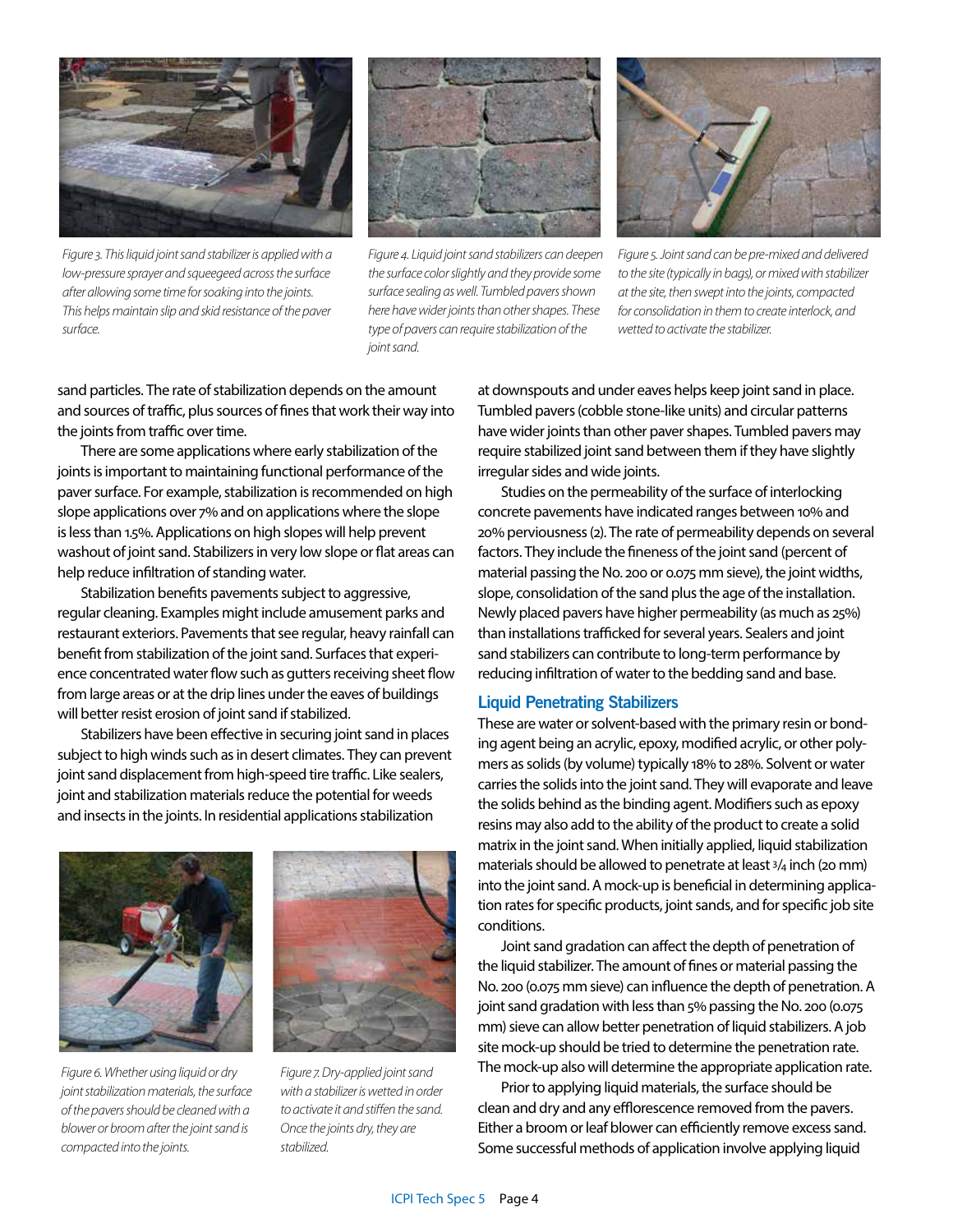joint stabilizers with low pressure, high volume spray, followed immediately by a squeegee to move the material into the joints. See Figure 3. Other methods use rollers, watering cans, or hand pumped, garden-type sprayers. Some equipment has multiple spray nozzles and mechanized rollers and/or squeegees. All application methods must provide uniform dispersion and effective penetration.

Liquid stabilizers bind the sand in the joint and secondarily provide sealing of the concrete paver surface. All liquid based stabilizers create some change in the appearance of the pavers. This ranges from a slight color enhancement, a modest sheen, to a high gloss. Like sealers, cured liquid stabilizers that remain on the surface of the pavers enhance their color, inhibit fading, and protect against staining. It also makes the paver surface easier to clean and maintain (Figure 4). However, joint sand stabilization will last significantly longer than the enhancement of the surface appearance.

#### **Dry Joint Sand Stabilizers**

These are dry additives mixed with joint sand. The additives are organic, inorganic, or polymer compounds that stiffen and stabilize the joints when activated by water applied to the joint sand. Additives come either pre-mixed with bagged joint sand, or are sold separately as an additive mixed with the joint sand on the job site per the supplier's instructions. The additive is often mechanically mixed for consistency. Dry stabilizers are appropriate for residential settings, parking lots, bike lanes, plazas, and other areas with low velocity wheel loads or areas without concentrated water flow. They are convenient for application by homeowners. Some dry stabilizers have been successfully used in high traffic streets.

The pavers are initially compacted into the bedding sand. Joint sand is applied to the surface with a stabilizer additive mixed in it. See Figure 5. It is then compacted into the joints with a plate compactor like all interlocking concrete pavement installations. After compaction and removal of all sand from the paver surface, the joints are wetted. When dry, the material in the sand stabilizes the full depth of the joint and it helps maintain interlock among the pavers. For either pre-mixed or job site mixed additives, a job site mock-up is beneficial for determining the depth of stabilization. The mock-up will determine the rate and application method of water to ensure full activation of the stabilizer. A mock-up will



*Figure 8. Before and after application of an acrylic sealer shows how it deepens the appearance of concrete pavers.*

confirm a consistent method for uniform distribution of the additive in the sand for job site mixed additives in particular.

Prior to application, blowing or sweeping the surface clean is recommended. Use of a respirator and restricting access to the area must be addressed to comply with OSHA regulations. See Figure 6. Since water activates these products, no moisture should be present on the surface or in the joints until they are ready to be placed in the joints. Once the pavers and joint sand are compacted, the joints are full of sand, and all excess sand is removed from the surface, water is added to activate the bonding agent. The water is applied as a light, wide spray, and allowed to collect and soak into the joints (Figure 7). A narrow spray should not be used because it can dislodge sand from the joints. It is imperative to immediately remove any excess moist joint sand that inadvertently gets on the surface of the pavers. Otherwise, once it is moistened and allowed to cure on the surface, the sand will need to be removed with hot water. Some stabilizers may require removal with a wire brush or a pressure washer. Dry products will not leave a surface sheen like liquid stabilization products. This can be beneficial for a contractor or owner who needs to stabilize isolated areas through selected application of the product.

#### **Installation, Functional and Structural Considerations**

Liquid and dry applied joint stabilizers are not a substitute for recommended installation practices. Prior to their application, all liquid stabilization products require that the joint sand be compacted and consolidated in the joints until full. Some dry stabilizers require mixing with joint sand then spreading, filling, and compacting the sand and pavers until the joints are full. Other stabilizers are premixed in bags and are ready for filling the joints. Stabilizers resist many of environmental conditions that lead to functional deterioration of the paver surface. However, stabilizers do not add to the structural (load bearing) capacity of the pavement. Therefore, structural calculations for base thickness design should not consider a joint sand stabilizer.

# **Sealers**

#### **Uses**

Sealers reduce the intrusion of water, stains, oils and dirt into the paver surfaces. Like stabilizers, application of a sealer follows stain removal, efflorescence removal and overall surface cleaning. Sealers are used for visual and functional reasons. They offer visual



*Figure 9. Sealers resist stains which makes them ideal for high use areas where they might occur.*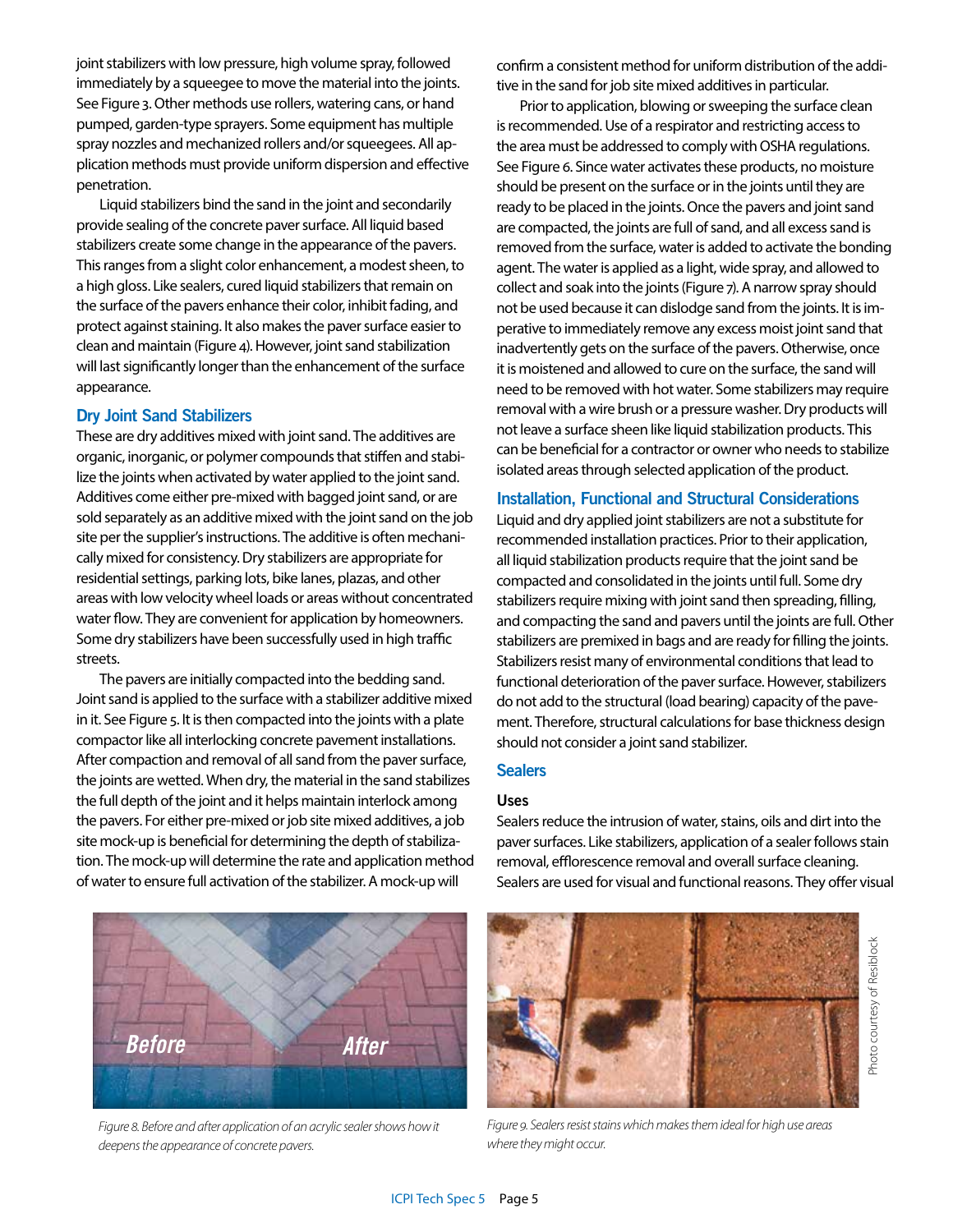improvement by intensifying the paver colors. Some will add a glossy sheen or "wet" look to the pavement (see Figure 8). Other sealers offer some color enhancement and produce a low sheen, or a flat finish.

Sealers offer many functional advantages. They can protect pavers from stain penetration. They are useful around trash receptacles, fast food restaurants, driveways, other areas subject to stains, and where oil drippings are not wanted (see Figure 9).

Like stabilizers, sealers are also useful in stopping unwanted insects and weeds. Sealers can stabilize joint sand between pavers cleaned by vacuum equipment. They can help maintain the sand in the joints under high velocity water flows. Where solvents may be spilled onto pavers, elastomeric urethanes and certain water based sealers have been successfully used to prevent their penetration. Likewise, special urethane sealers have been used to seal and stabilize joint sand subject to propeller wash, jet engine fuels and exhaust in commercial and military airports (2).

#### **Types of Sealers for Concrete Pavers**

Table 1 lists the various types of sealer for concrete pavers. The table suggests applications and compares important properties (3). The sealer manufacturer or supplier should be consulted prior to using any sealer to verify that their product will perform in the environment planned for its use. Sealers not recommended for use with pavers are alkyds, esters, and polyvinyl acetates. Epoxies and silicones are generally not used on concrete pavers.

#### **Solvent and Water Based Sealers**

Like stabilizers, sealers can be either solvent or water based. Solvent based sealers consist of solids dissolved in a liquid. Solvent based products carry the dissolved solids as deep as the solvent will penetrate into the concrete paver. After the solvent evaporates, the sealer remains.

Water based sealers are emulsions, or very small particles of the sealer dispersed in water. Water based sealers penetrate concrete as far as the size of the particles will permit. After the water evaporates, typically at a slower rate than solvents, the remaining particles bond with the concrete and to each other. These particles cannot penetrate as deeply as those carried by solvents. Water based sealer curing time will vary with the temperature, wind conditions and humidity.

#### **Silanes/Siloxanes**

Silanes and siloxanes penetrate concrete well. Silanes are the simpler form that, when exposed to moisture, begin to link up to other silanes. Siloxanes do the same linking together. Both chemicals become a polymer, curing as a film in the capillaries of the concrete. A hydrophobic barrier to moisture is created, preventing moisture from entering but allowing the concrete to "breathe" or release water vapor.

Because silanes and siloxanes reduce moisture from entering the concrete, they can deter efflorescence from appearing on the surface of concrete pavers. They initially enhance colors and produce a flat, no-gloss finish on the paver surface. This makes silanes and siloxanes very suitable on exterior areas for resisting efflorescence when a glossy surface is not desired.

Silanes and siloxanes do not resist penetration of petroleum stains unless they have additives specifically for that purpose. When required, proprietary mixtures with additives can increase petroleum stain resistance. Other additives can ensure greater consistency in the color of pavers and avoid a blotchy appearance.

Silanes have smaller molecules, so they penetrate farther into the concrete than larger siloxane molecules. However, they are more volatile (tend to evaporate) until they bond to the concrete paver. Silane sealers generally require a higher percent of solids to counteract their rate of evaporation. Therefore, silanes tend to be more expensive than siloxanes.

Silanes and siloxanes are typically used as water repellents for concrete bridge decks, parking garages, and masonry walls. Their primary use for reinforced concrete structures is to prevent the ingress of chloride ions from deicing salts (4). This intrusion causes reinforcing steel corrosion in the concrete, and a weakened structure. Their ability to decrease intrusion of chloride materials provides additional protection of pavers subject to deicing salts or salt air, such as walks, streets, parking lots, plaza roof and parking decks. They are also useful around pool decks to minimize degradation from chlorine.

Most silane and siloxane sealers are solvent based. Certain manufacturers offer water based products as well. These products may have a very short shelf life after the silane or siloxane has been diluted with water. The user should check with the manufacturer on the useful life of the product.

#### **Acrylics**

Acrylic sealers can be solvent or water based. They enhance paver colors well and create a gloss on the surface. Acrylic sealers provide good stain resistance. Their durability depends on traffic, the quality of the acrylic and the percentage of solids content. They provide longer protection from surface wear than silanes or siloxanes.

Acrylic sealants are widely used in residential and commercial paver applications. They generally last for a few years in these applications before re-coating is required. Acrylics specifically developed for concrete pavers do not yellow over time. When they become soiled or worn, pavers with acrylics can be easily cleaned and resealed without the use of extremely hazardous materials.

Acrylics should not be used on high abrasion areas such as industrial pavements or floors. Water based acrylics perform well for interior applications. They may be allowed by municipalities that regulate the release of volatile organic contents (VOCs) in the atmosphere.

# **Urethanes**

As either solvent or water based, polyurethanes produce a high gloss and enhance the color of pavers. Aromatic urethanes should contain an ultra-violet (UV) inhibitor to reduce yellowing over time. The product label should state that the sealer is UV stable. Urethanes themselves are more resistant to chemicals than acrylics.

While aliphatic urethanes can be used for coating the surface of pavers, elastomeric (aromatic or aliphatic) urethanes should be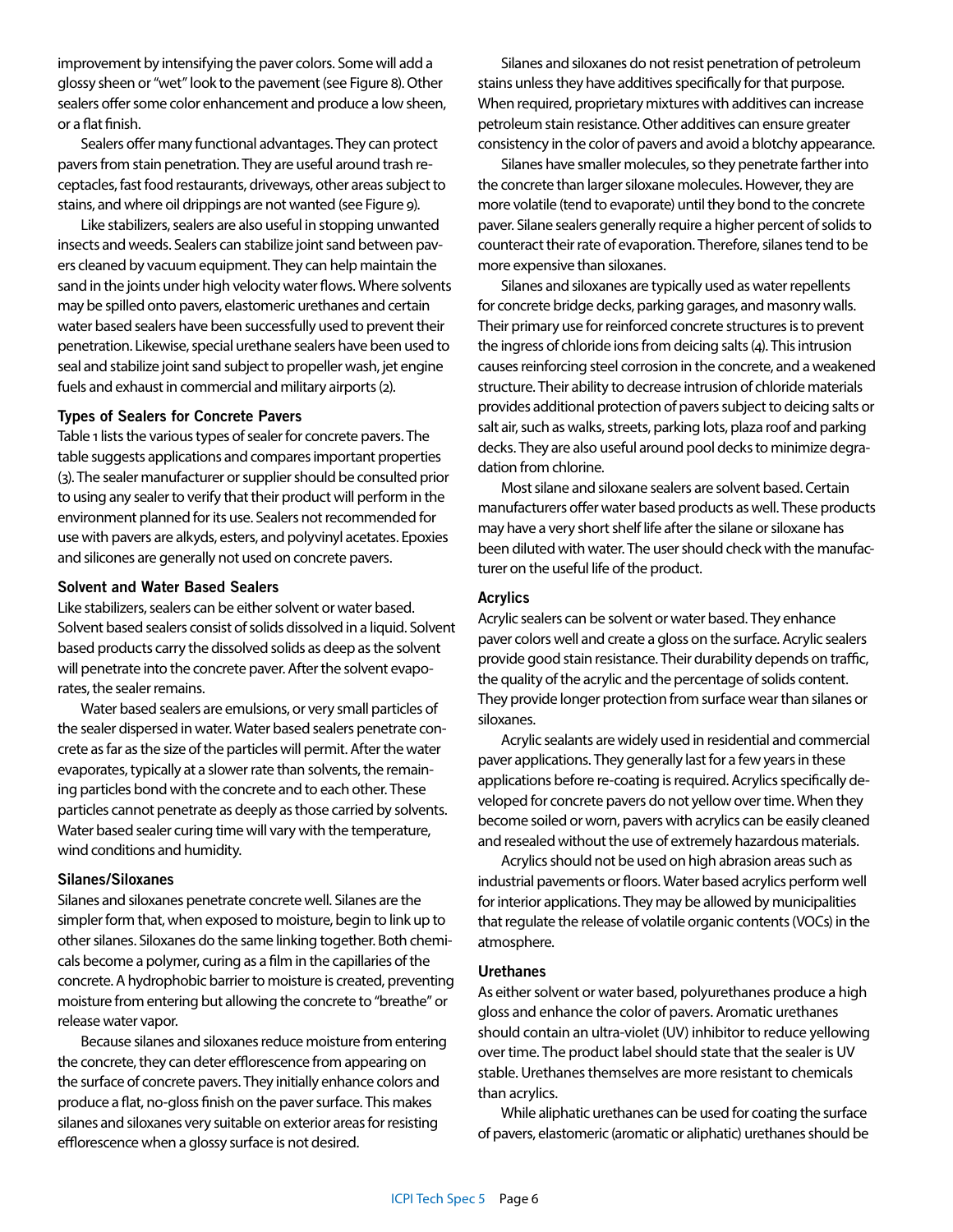used where the primary need is to stabilize joint sand. For airfield and gas station applications, the urethane should have a minimum elongation of 100% per ASTM D 2370, *Standard Test Method for Tensile Properties of Organic Coatings.* Urethanes resist degradation from petroleum based products and de-icing chemicals. This makes them suitable for heavy industrial areas, as well as airfield and gas station pavements.

|                      | walks,<br>pool decks<br>Patios, | drives<br>Comlercial<br>Residential | <b>Gas Stations</b><br><b>Airports</b> | heavy<br>$\mathbf{c}$<br>Areas subject<br>chlorine & he<br>salts<br>de-icing | Finish         | Enhances color | Joint sand stabilizer | resistant<br>$\overline{\mathsf{D}}$ | re-coated<br>Can be | of removal<br>Ease | Price     |
|----------------------|---------------------------------|-------------------------------------|----------------------------------------|------------------------------------------------------------------------------|----------------|----------------|-----------------------|--------------------------------------|---------------------|--------------------|-----------|
| <b>Silane</b>        | Yes                             | Yes                                 |                                        | Yes                                                                          | Flat           | $\star$        |                       | Yes                                  | Yes                 | Mod.               | $++$      |
| Siloxane             | Yes                             | Yes                                 |                                        | Yes                                                                          | Flat           | $\star$        |                       | Yes                                  | Yes                 | Diff.              | $^{++}$   |
| Acrylic              | Yes                             | Yes                                 |                                        |                                                                              | Gloss          | Yes            | Yes                   | Varies                               | Yes                 | Diff.              | $\ddot{}$ |
| Urethane             | Yes                             | Yes                                 | Yes                                    | Yes                                                                          | Gloss          | Yes            | Yes                   | Varies                               | No                  | V. Diff.           | $^{++}$   |
| Water-based<br>Epoxy | Yes                             | Yes                                 | Yes                                    | Yes                                                                          | Semi-<br>Gloss | Yes            | Yes                   | Yes                                  | Yes                 | Mod.               | $^{++}$   |

Urethanes cannot be rejuvenated simply by re-coating. If urethane sealers must be

\*Initially, then diminishes. Diff.=Difficult V. Diff.=Very Difficult +=Moderate Price ++=Higher price

*Table 1—Properties of Sealers for Concrete Pavers—Confirm application and properties with supplier.*

removed, methylene chloride or sand blasting is often necessary. Methylene chloride is a hazardous chemical, and is not acceptable for flushing into storm drains. It should not be allowed to soak into the soil. Therefore, urethane removal is best handled by professionals.

# **Water Based Epoxy Sealers**

Water based epoxy sealers combine other types of sealers with epoxy. They cure by chemical reaction as well as by evaporation. They have very fine solids allowing them to penetrate deep into concrete while still leaving a slight sheen to enhance the color of the pavers. They generally do not change the skid resistance of the surface. When applied, water based epoxy sealers create an open surface matrix that allows the paver surface to breathe thereby reducing the risk of trapping efflorescence under the sealer should it rise to the surface. They resist most chemicals and degradation from UV radiation. These characteristics make these types of sealers suitable for high use areas such as theme parks and shopping malls. The elasticity and adhesion of these sealers make them appropriate for heavily trafficked street projects and areas subject to aggressive cleaning practices.

# **Sealing Procedures**

All dirt, oil stains and efflorescence must be removed prior to sealing. The cleaned surface must be completely dry prior to applying most sealers. Allow at least 24 hours without moisture or surface dampness before application. The pavers may draw efflorescence to the surface, or the sealer or liquid stabilizer may whiten under any one of these conditions:

- The surface and joints are not dry
- The pavers have not had an adequate period of exposure to moisture
- There is a source of efflorescence under the pavers (i.e, in the sand, base, or soil) moving through the joint sand and/or pavers
- The sealer is not breathable, i.e., does not allow moisture to move through to the surface of the paver and evaporate. If the base under the pavers drains poorly, the sealer is applied

to saturated sand in the joints, or is applied too thick, the sealer can become cloudy and diminish the appearance of the pavers. In this situation, the sealer must be removed or re-dissolved. Consult your sealer supplier for advice on treating this situation.

Cover and protect all surfaces and vegetation around the area to be sealed. For exterior (low-pressure) sprayed applications, the wind should be calm so that it does not cause an uneven application, or blow the sealer onto other surfaces. For many sealers, especially those with high VOC's, wear protective clothing and mask recommended by the sealer manufacturer to protect the lungs and eyes.

Sealers can be applied with a hand roller if the area is small (under 1000 ft<sup>2</sup> or 100 m<sup>2</sup>). For larger areas, more efficient application methods include a powered roller, or a low pressure sprayer. Sealers are often applied with a foam roller to dry pavers having clean surfaces and chamfers. However, the use of a squeegee to spread the sealer will avoid pulling joint sand out of the joints. See Figure 10.

Sealer should be spread and allowed to stand in the chamfers, soaking into the joints. Penetration into the joint sand should be at least 3/4 inch (20 mm). The excess sealer on the surface is pushed to an unsealed area with a rubber squeegee. The action

of a squeegee wipes most of the sealer from the surface of the pavers while leaving some remaining in the chamfers to eventually soak into the joints. Generally only one coat is required.

For other applications, follow the sealer manufacturer's recommenda-



*Figure 10. Urethane is applied with squeegees to stabilize joint sand between pavers on aircraft pavement.*